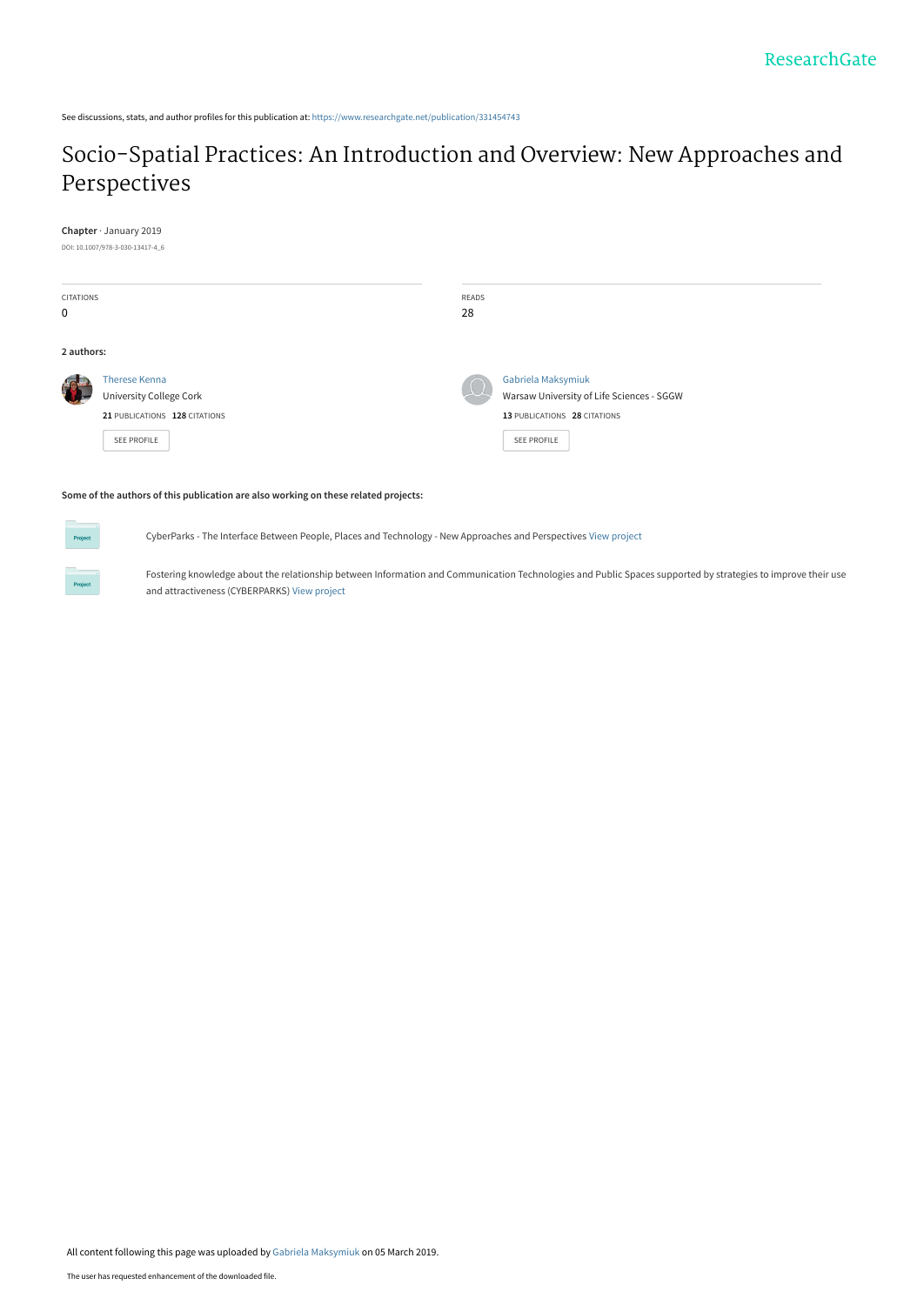

## Socio-Spatial Practices: An Introduction and Overview

Therese Kenna<sup>1( $\boxtimes$ [\)](http://orcid.org/0000-0002-9864-7245)</sup> and Gabriela Maksymiuk<sup>[2](http://orcid.org/0000-0002-5698-2029)</sup>

<sup>1</sup> University College Cork, Cork, Ireland<br>t. kenna@ucc. ie <sup>2</sup> Warsaw University of Life Sciences, Warsaw, Poland gabriela maksymiuk@sggw.pl  $\frac{1}{2}$  galaxies  $\frac{1}{2}$ 

### 1 Introduction: Socio-Spatial Practices

We are now firmly in a digital era and technologies are ever-present. Since the introduction of new digital technologies and ICTs, such as smart phones, the literature has presented some contrasting analyses of the socio-spatial practices and impacts that have resulted from the uptake of new technologies in urban public spaces. On one hand, there is a particular set of debates that have expressed concerns that the introduction of digital technologies, especially personal ICTs, is leading to a greater withdrawal from urban public spaces. For example, the work by Hampton and Gupta  $(2008)$  $(2008)$  and Hampton *et al.*  $(2010)$  $(2010)$  examined uses of ICTs in urban public spaces. They concluded that people who were using technology in public spaces were not actively engaged in the public spaces and were merely "silent spectators". This allowed for a 'public privatism' and created concerns for a widening of the gaps between public and private and a decline of public spaces. These sorts of findings create concerns for the diminishing value of public space in a traditional sense, for the declining significance of public spaces in the digital era, and for the potential of ICTs to generate and increase social inequalities, as well as reduce opportunities for encountering 'others' in the city.

Somewhat contrary to such studies are a number of recent examples of the ways in which social media, smart phones and other platforms are used to encourage physical gathering in public squares, citing examples such as the Arab Springs, anti-austerity protests in Europe, and the Occupy movement that quickly spread globally (Dieter and van Doorn [2013](#page-6-0)). In these instances, the gatherings in public spaces can be recorded through video and photography and uploaded in real time to the Web, transforming individuals into a collective to address political issues (Dieter and van Doorn [2013\)](#page-6-0). What emerges as apparent then, following Willis [\(2007,](#page-6-0) p. 160), is that wireless communication technologies such as smart phones can enable 'multiple social realities' to occur in a single place. While we are witnessing evidence of the potentials for ICTs, like smart phones, to create new social spaces, this is primarily through the use of social media and technologies to create new political functions for citizens and public spaces via gathering and protest.

The contrasting perspectives offer a snapshot of some the ways in which new technologies, especially ICTs, are thought to be transforming the nature of social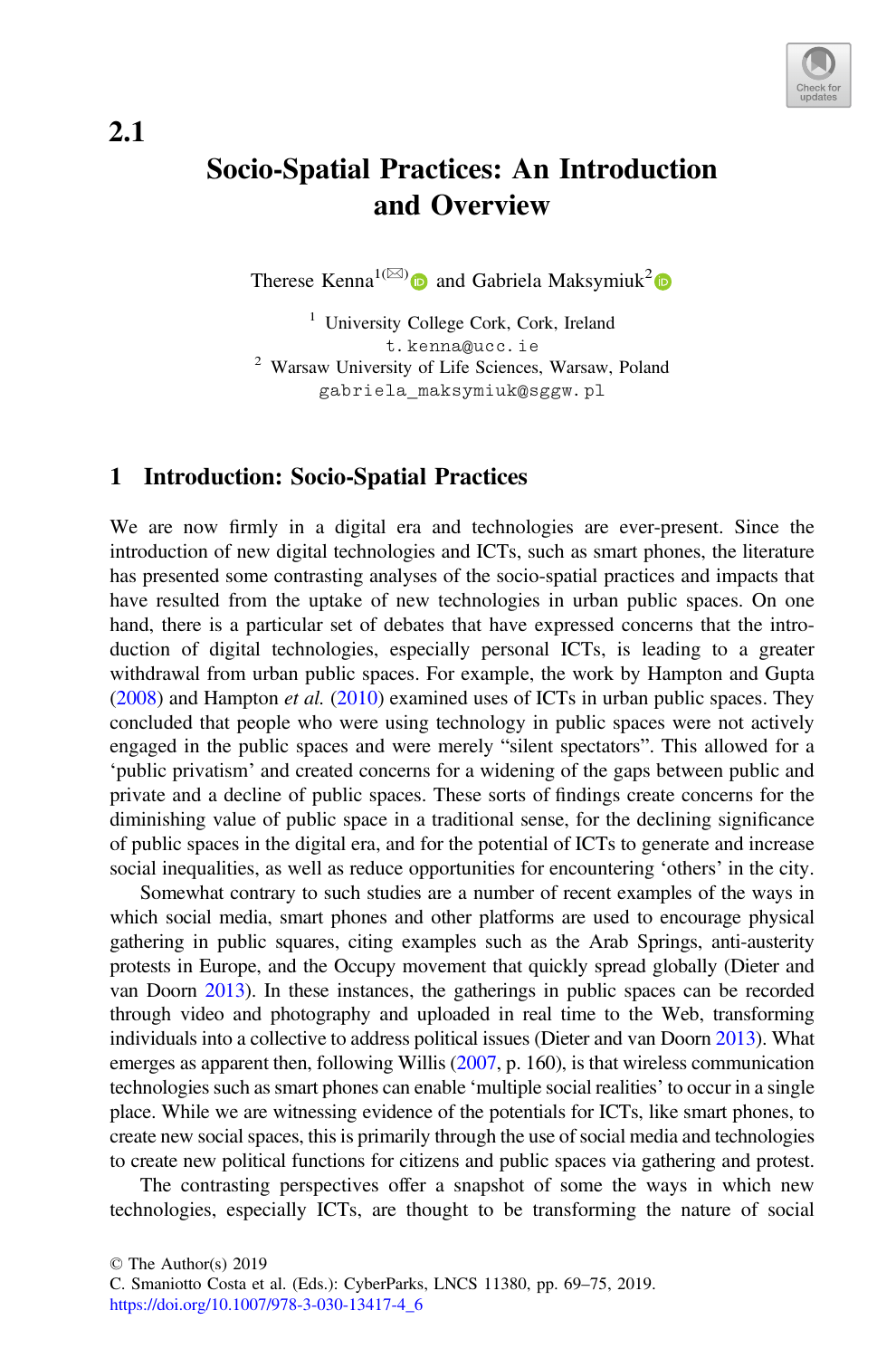relationships and of socio-spatial practices in urban public spaces. One criticism that has emerged from some of the recent research is directed towards the inadequacies that current social research methods present when researching in the digital era. Digital and online methods are now increasing in popularity, albeit in limited ways. Social networking sites such as Facebook and Twitter are being used to conduct social research and as such are opening up the production of knowledge and new ways of understanding. In particular, online spaces, such as Twitter and Facebook, are being increasingly used as digital data sources for researchers where content analysis of the data, that is publicly available on such sites, is being performed (see Dowling *et al.*) [2015\)](#page-6-0). Latham ([2014,](#page-6-0) p. 111) noted how social media technologies and websites have become a rich source of data, with things like Twitter forming 'micro-diaries' of lived experience. Latham notes, however, that researchers are only beginning to explore the potential of social media technologies to generate electronic diaries of everyday lives. That is, the use of digital spaces and social media platforms for research activities and as data gathering spaces is relatively new. A paper by de Freitas ([2010,](#page-6-0) p. 640) that reviewed current research on the implications of ICTs for the city and everyday social life, noted that the increasing prevalence of digital realities opens up new opportunities for imaginative research techniques such as interviews conducted via social networking sites or real-time archiving of field-notes in 140 characters or less on Twitter, which can be additions to the more established research methods for social sciences researchers. A recent article by De Jong [\(2014](#page-6-0)) reflected on the use of one online space, Facebook, as a site for storytelling in research. De Jong's ([2014,](#page-6-0) p. 1) research with festival participants used the online space of Facebook. This research project ultimately concluded that Facebook "has the potential to allow for different ways of knowing that cannot be ascertained in more orthodox research spaces". As De Jong ([2014\)](#page-6-0) argued, there is a strong need to re-imagine the ways in which various online spaces may be incorporated as sites for methodologies (p. 2). The Chapters in Part II contribute to these emerging literature and debates by offering novel perspectives on both research methods for analysing the socio-spatial practices in urban public spaces in the digital era, and empirical data into emerging socio-spatial practices and outcomes.

Beyond these two sets of debates, there is emerging research and literature on the ways that ICTs can be used in urban professions, such as urban planning and design. Here, the research to-date is exploring the potential opportunities that might exist when ICTs are used in urban planning, especially for the ways in which ICTs can lead to more user-friendly or people-centred urban spaces, as well as more inclusionary urban planning, design and development processes, that are bottom-up, rather than top-down, and open to diverse socio-spatial practices. ICTs in urban environments deal with several issues, i.e. citizen activism, governance or urban planning. For all these issues, ICTs give a possibility for 'electronic' versions of activities or actions that traditionally had been organised in physical realities. Thus nowadays, we face a specific duality of virtual and physical as, for example, citizen activism can take the form of e-activism, governance can be changed with e-governance and even democracy can be outlined as e-democracy. The case studies and examples showing that new technological solutions increase in general the participation and public engagement in urban issues are numerous, but at the same time there are contrary opinions that omnipresent new technologies can cause the exclusion of some users. The findings of research performed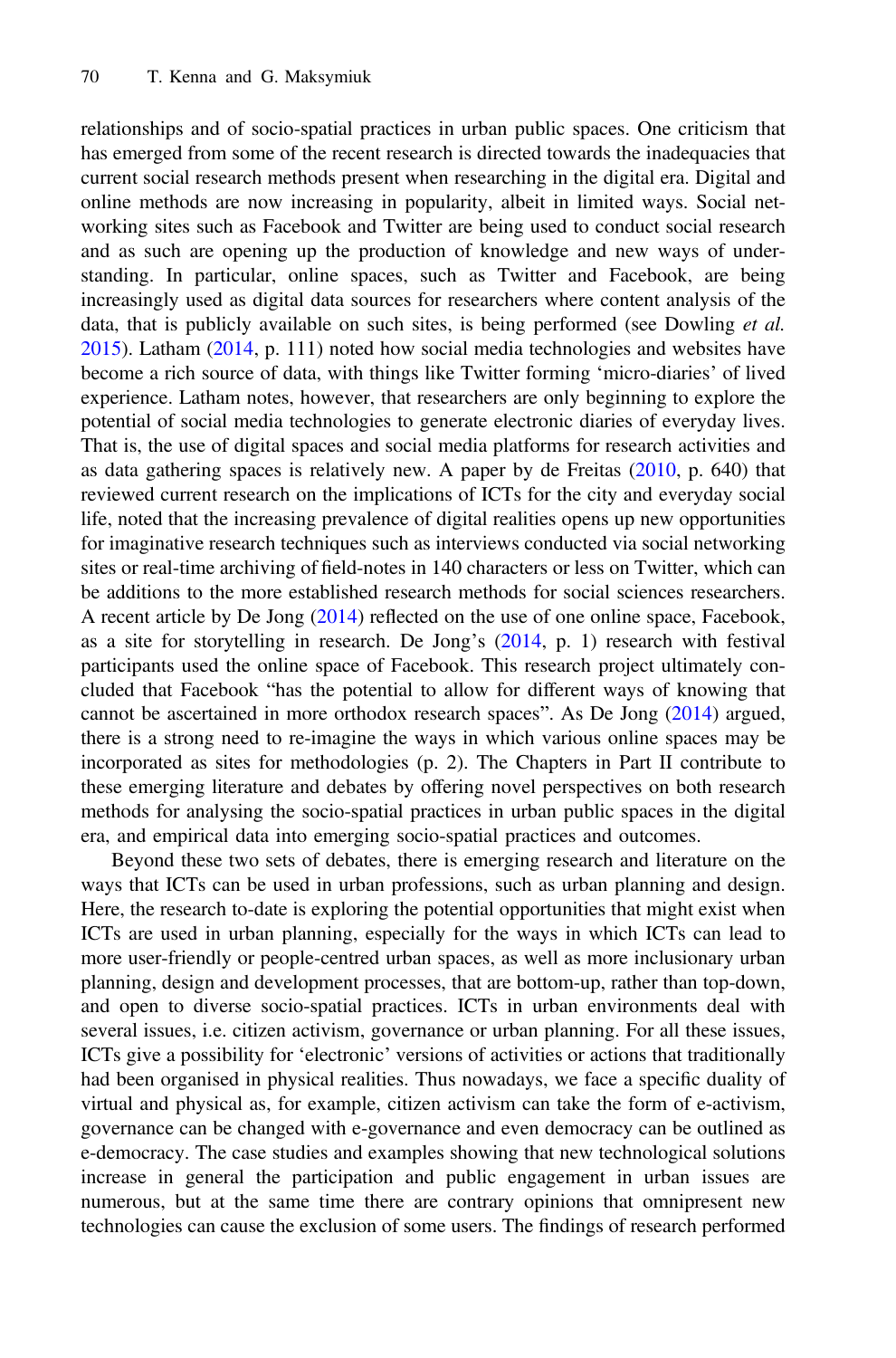by Yeh [\(2017](#page-6-0)) on participation with Taiwanese citizens, reveal that they are willing to accept and use the ICT-based smart city services, and that the access to 'e-services' resulted in higher quality of life being achieved. Also, work by Soomro et al. [\(2017](#page-6-0)) presenting results from an EU FP7 project called 'urbanAPI', in which 3 different ICT applications addressing diverse aspects of participatory urban governance were tested in four countries, show that the studied applications are useful tools especially for: enhancing spatial planning assessments, activating public participation and 'communicating proposed plans to different stakeholders and identifying key development issues which can provide crucial inputs in planning and decision making processes' (p. 419). On the other hand, according to recent findings of Ertiö and Bhagwatwar [\(2017](#page-6-0)) nowadays citizens are more interested and capable to use and benefit from online platforms that facilitate urban planning. Furthermore, Mueller et al. [\(2018](#page-6-0)) argues that even though the last decades in urban design research are characterised by a focus on smart cities, actualised through advanced technological aspects of cities, nowadays we are aware that a good infrastructure and sustainable energy supply do not make liveable cities alone, but we also need a citizens' input and feedback. This approach of harnessing information from urban users is greatly enhanced by ICTs and is essential for reaching a responsive city (p. 181). The recent Swedish studies show that the outdoor mobile augmented reality tools facilitate on-site multi-stakeholder urban design and gathering of crowdsourced data, and thus 'mobile and cloud-based computing technologies open up possibilities for multi-stakeholder inclusion in urban planning' (Imottesjo and Kain [2018](#page-6-0), p. 1). However, as stated above quite opposite findings are also present. For example, the Finnish study on the appropriation process of two public computing infrastructures in the City of Oulu, a municipal WiFi network and large interactive displays, showed that while the use of the WiFi network has grown steadily, the use of the displays has been declining (Ylipulli et al. [2014\)](#page-6-0). Positioned within these recent debates and the emerging literature, the Chapters in Part II offer some discussions and case study research into the ways new technologies, such as Twitter and participatory GIS, can offer urban planning and design professionals useful tools for understanding social behaviours, attitudes and diverse sociospatial practices, which will ultimately enable more inclusive design, planning and decision-making processes, as well as more inclusionary urban public spaces.

#### 2 Urban Ethnography

The chapters in Part II are also the result of the working group on urban ethnography in the CyberParks COST Action TU1306. The aim of this working group was to bring together knowledge about the uses of new technologies in public spaces and to create new understandings of the relationships between public spaces and social behaviour in the digital era, in order to understand how to best connect technology with public spaces for socially sustainable outcomes. The working group was concerned with theoretical and methodological approaches, as well as novel research findings. The leading questions for the working group were: What is known about the relationship between new media use and spatial practices? What do people want from public space?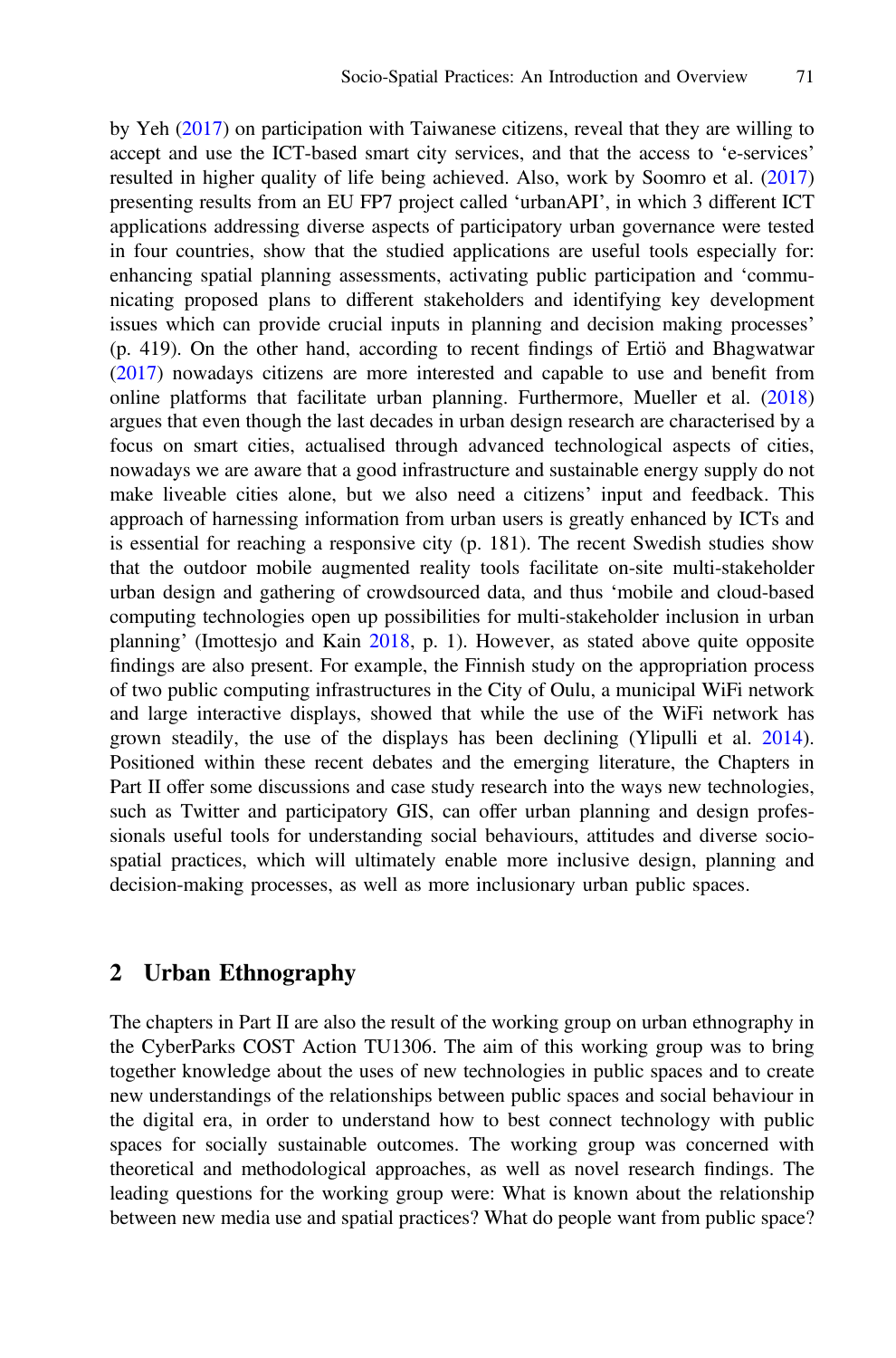Does this differ by socioeconomic status, gender, age? What technological developments are most likely to enhance current user behaviour or develop new user behaviours? Essentially, the improvement, through Information and Communication Technologies (ICT), of the quality of urban life, the inclusion and social participation in the design of public open spaces (POS), and the development of tools for studying and supporting urban planning, were basic goals for the working group.

#### 3 Overview of Chapters

The Chapters in this section of the book fall into three broad categories. Firstly, are those concerned with the generation of novel empirical data on the emerging sociospatial practices resulting from the increased uptake of ICTs within urban public spaces. Secondly, are papers that focus on the need for methodological development to be able to capture the new socio-spatial practices in the digital era. Finally, there are two papers that focus on the contributions of ICTs and new technologies to urban professionals.

The first chapter 2.2 by Marluci Menezes, Paschalis Arvanitidis, Therese Kenna and Petja Ivanova-Radovanova is entitled 'People-space-technology: an ethnographic approach'. This chapter is concerned with ethnographic research methodologies in the digital era. In particular, this chapter questions the utility of current ethnographic approaches and develops a new framework to guide researchers undertaking research relating to peoples use of technology in urban space. The authors argue that in the digital era, ethnographic research is required to capture, explore and understand the cyber-social phenomena and dynamics in a multifaceted, hybrid, triangulated and cross-referenced way, which makes the research more complex and perhaps more stimulating. By providing an integrated framework for the analysis of the relationships between people, space and technology, the authors of this Chapter argue that the ethnographic approach is enriched, as is our knowledge of socio-spatial practices in urban public spaces.

Following this, in chapter 2.3 Paschalis Arvanitidis, Therese Kenna, and Gabriela Maksymiuk explore university students use of ICTs in university public spaces, entitled "Public space engagement and ICT usage by university students: an exploratory study in three countries". The research in these locations examined how university students perceive and use the public spaces on their university campuses, and how they now use personal technologies, such as smart phones, within these spaces. Importantly, the research in this Chapter is based on data that was collected from an online questionnaire, and thus new digital methods were used in this study. The research is conducted in three geographic locations: University College Cork in Cork (Ireland), the University of Thessaly in Volos (Greece), and the Warsaw University of Life Sciences in Warsaw (Poland), which has allowed for novel insights into the differences and similarities that arise in these differing contexts.

The work presented by Marluci Menezes, Paschalis Arvanitidis, Carlos Smaniotto Costa and Zvi Weinstein entitled 'Teenagers' perception of public spaces and their ICTs practices' (chapter 2.4) focusses on a cohort of the population who are deemed to be tech-savvy and thus heavily intertwined in the debates about the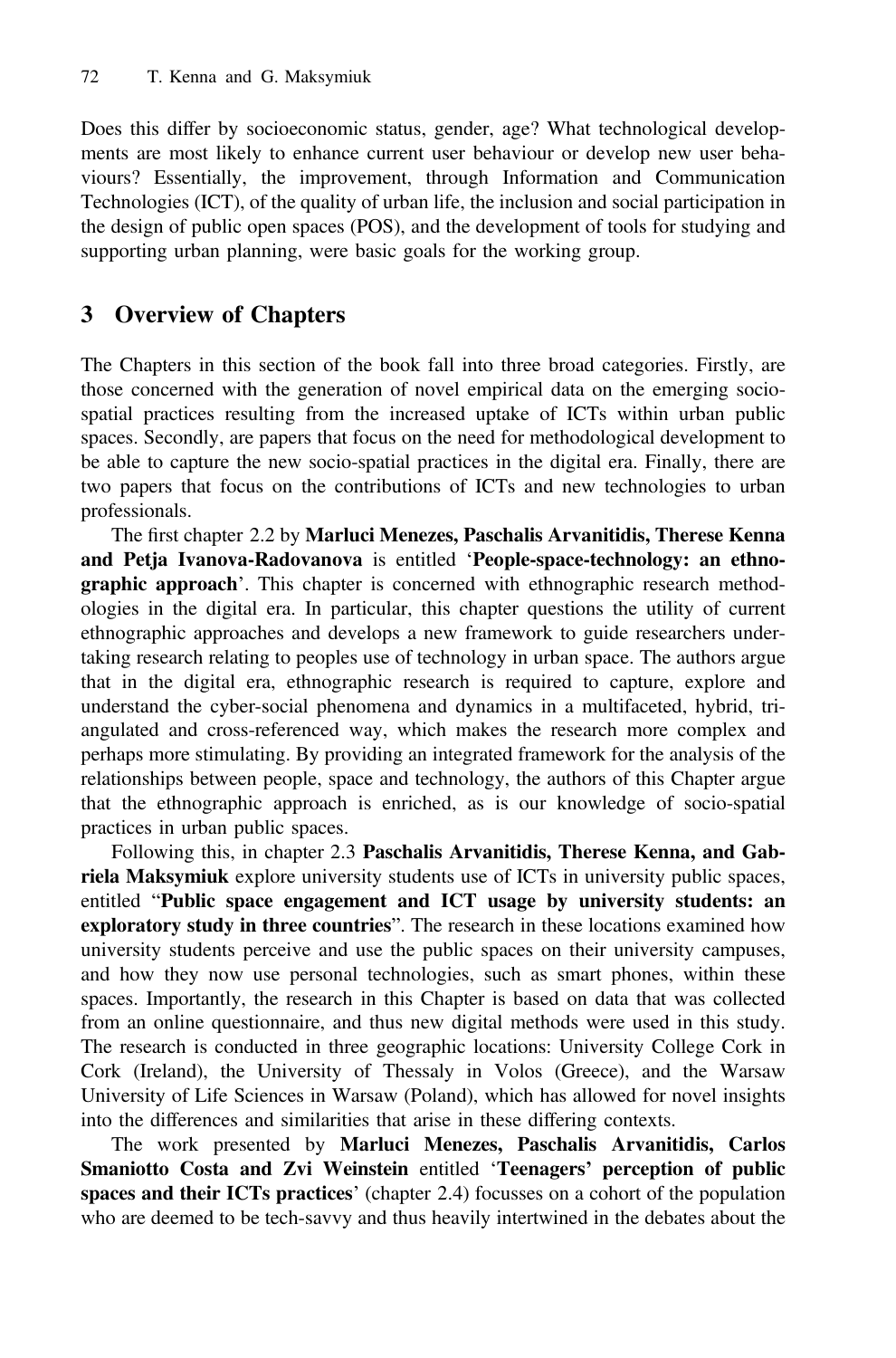new socio-spatial practices in urban public spaces in the digital era. In this chapter, the authors shed light on the perceptions and practices of adolescents, as obtained via structured interviews with teenagers living in Hannover (Germany), Lisbon (Portugal), Tel Aviv (Israel) and Volos (Greece). The study is small-scale and offers some preliminary results that are argued to be indicative of possible wider trends and attitudes. In particular, the authors articulate how young people from distinct sociocultural contexts perceive and use both public spaces and digital technologies, and thus they identify teenagers emerging socio-spatial practices.

The chapter 2.5 by Montserrat Pallares-Barbera, Elena Masala, Jugoslav Jokovic, Aleksandra Djukic and Xavier Albacete is entitled "Challenging methods and results obtained from user-generated content in Barcelona's urban open spaces". This chapter examines user-generated content from Twitter users in Barcelona, Spain. The research examined the spatial signatures that result from the twitter uses in different public open spaces in Barcelona. It is argued that the analysis of the data offers insights into new social behaviours that are emerging in public spaces and of a range of multifunctional uses within the public spaces. The authors argue that usergenerated content (UGC) provides useful resources for academics, technicians and policymakers to obtain and analyse results in order to improve lives of individuals in urban settings. They argue, similar to the emerging debates in the literature noted in the introduction, that there are new methodologies and new data sources, such as Twitter, that can offer new insights into socio-spatial practices in urban public spaces and thus these new insights can better inform urban planning practice.

The final chapter 2.6 in Part II by Antoine Zammit, Therese Kenna and Gabriela Maksymiuk, entitled "Social implications of new mediated spaces: the need for a rethought design approach", examines the ways in which ICTs can be utilised as tools for enhancing urban planning and design process for more inclusionary urban public spaces. In this Chapter, case studies are presented from three European urban contexts – the UK, Poland and Malta – where research has been conducted into the use of participatory digital mapping for citizen participation in urban planning and design. Here, ICT tools such as PGIS, or SoftGIS, are discussed for their abilities to engage a wider range of social groups in planning and design processes than might be obtained through more traditional methods of participation, such as written submissions or faceto-face meetings. Ultimately, new technologies have allowed for an expansion of the tools and methods available for participation in urban planning and design processes, thus allowing urban professionals to have access to a greater range of socio-spatial practices and behaviours. This will essentially allow for the design of more inclusive urban public spaces, designed with a diverse range of social groups and users in mind.

Each of the chapters in Part II offer new contributions to knowledge relating to the use of digital technologies in urban public spaces, the methodologies for understanding the new relationships and practices, and the applications of new technologies in the design of urban public spaces. Chapters 2.2 and 2.5 present strong arguments for the need for new research methods to analyse the people-space-technology triad. Chapters 2.3, 2.5 and 2.6 offer examples of the ways in which digital methods can be used to analyse new socio-spatial practices and attitudes in urban public spaces. Beyond the methodological contributions, the work in Chapters 2.3, 2.4 and 2.5 all offer new insights into the lived experiences of new technologies in urban public spaces, albeit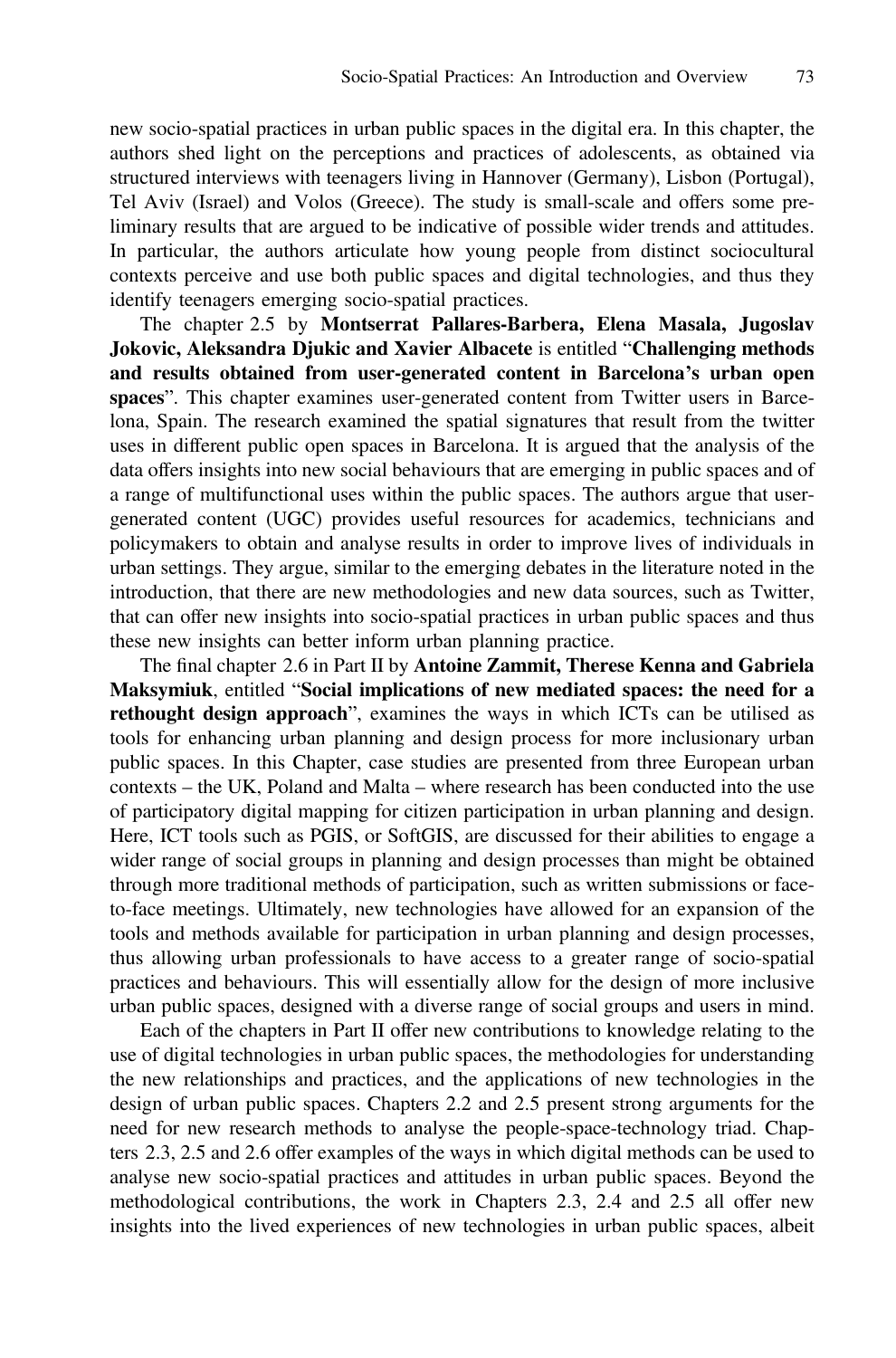<span id="page-6-0"></span>through small-scale pilot studies and preliminary analyses. Importantly, the work in Chapters 2.3 and 2.4 has strongly argued for the need to develop research that spans different social and cultural contexts, as this enables us to reveal the differences and similarities that can occur in the uses, perceptions and relationships between technology, people and urban space. Further, the work in chapters 2.5 and 2.6 highlight the ways that new technologies can be harnessed for urban design and planning, by using tools such as Twitter and PGIS to understanding a wider range of socio-spatial practices than traditional methods might allow, and ultimately allow for a more inclusive planning and design process and outcome. In all, the chapters in Part II contribute to emerging debates in the literature.

#### References

- Ertiö, T.-P., Bhagwatwar, A.: Citizens as planners: harnessing information and values from the bottom-up. Int. J. Inf. Manage. 37(3), 111–113 (2017)
- De Freitas, A.: Changing spaces: locating public space at the intersection of the physical and digital. Geogr. Compass 4(6), 630–643 (2010)
- De Jong, A.: Using Facebook as a space for storytelling in geographical research. Geogr. Res. 53 (2), 211–223 (2014)
- Dieter, M., van Doorn, N.: Urban Social Spaces: Tactical Media in the Hybrid City'. New Media Theories - Research Essay (2013)
- Dowling, R., Lloyd, K., Suchet-Pearson, S.: Qualitative methods 1: enriching the interview. Prog. Hum. Geogr. 40, 1–8 (2015)
- Hampton, K.N., Gupta, N.: Community and social interaction in the wireless city: Wi-Fi use in public and semi-public spaces. New Media Soc. 10(6), 831–850 (2008)
- Hampton, K., Livio, O., Sessions Goulet, L.: The social life of wireless urban spaces: internet use, social networks, and the public realm. J. Commun. 60, 701–722 (2010)
- Imottesjo, H., Kain, J.H.: The urban cobuilder a mobile augmented reality tool for crowdsourced simulation of emergent urban development patterns: requirements, prototyping and assessment. In: Computers, Environment and Urban Systems (2018). [https://doi.org/10.1016/](http://dx.doi.org/10.1016/j.compenvurbsys.2018.05.003) [j.compenvurbsys.2018.05.003](http://dx.doi.org/10.1016/j.compenvurbsys.2018.05.003)
- Latham, A.: Using diaries to study urban worlds'. In: Ward, K. (ed.) Researching the City: A Guide for Students. Sage, London (2014)
- Mueller, J., Lu, H., Chirkin, A., Klein, B., Schmitt, G.: Citizen design science: a strategy for crowd-creative urban design. Cities 72(Part A), 181–188 (2018)
- Soomro, K., Khan, Z., Ludlow, D.: Participatory governance in smart cities: the urban API case study. Int. J. Serv. Technol. Manage. 23(5/6), 419–444 (2017)
- Willis, K.: Sensing place mobile and wireless technologies in urban space. In: Meier, L., Frers, L. (eds.) Encountering Urban Places: Visual and Material Performances in the City. Ashgate, Aldershot (2007)
- Yeh, H.: The effects of successful ICT-based smart city services: from citizens' perspectives'. Gov. Inf. Q. 34(3), 556–565 (2017)
- Ylipulli, J., Suopajärvi, T., Ojala, T., Kostakos, V., Kukka, H.: Municipal WiFi and interactive displays: appropriation of new technologies in public urban spaces. Technol. Forecast. Soc. Chang. 89, 145–160 (2014). [https://doi.org/10.1016/j.techfore.2013.08.037](http://dx.doi.org/10.1016/j.techfore.2013.08.037)